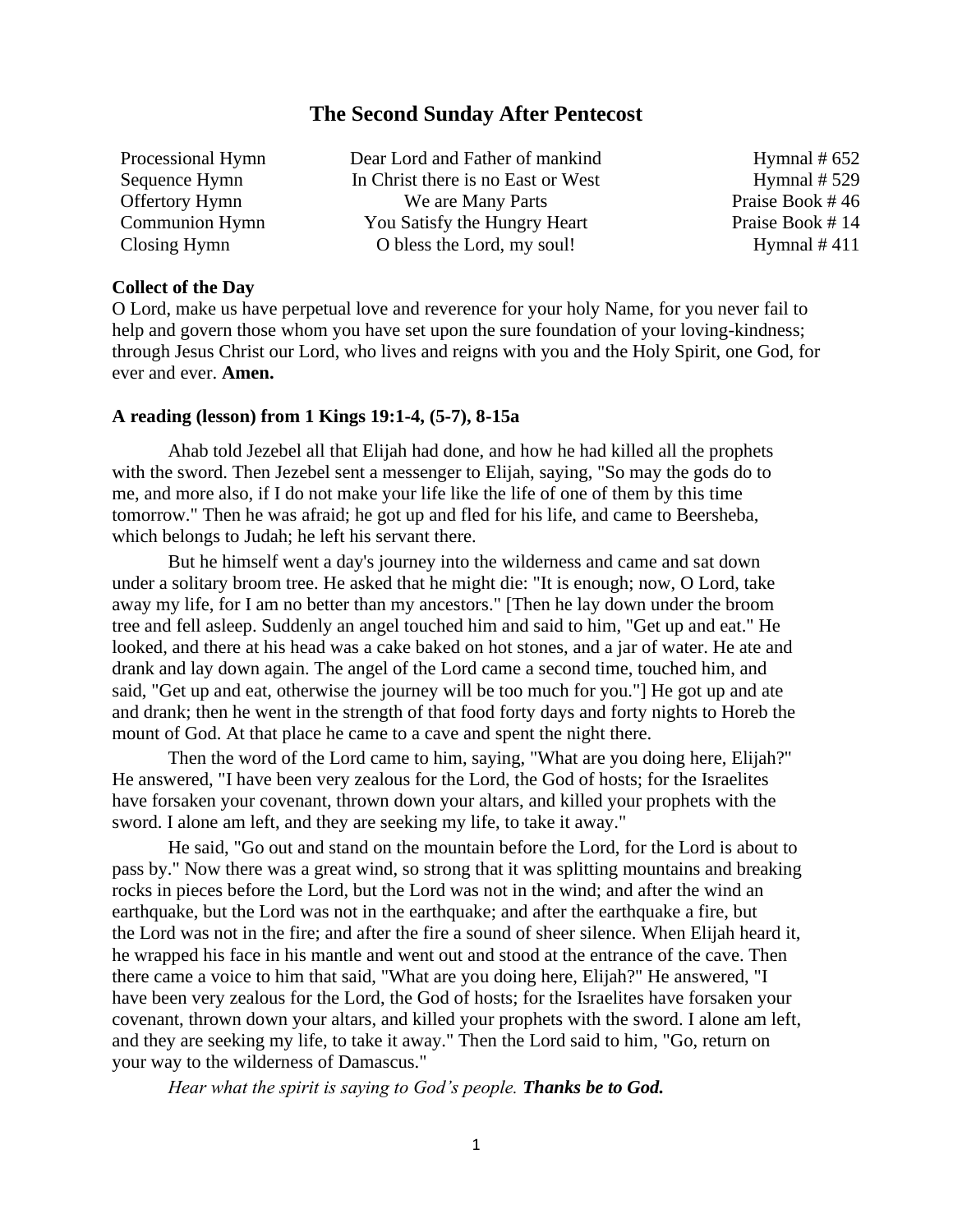# **Psalm 42**

# *Quemadmodum*

| 1 As the deer longs for the water-brooks, *<br>so longs my soul for you, O God.                                                                      |
|------------------------------------------------------------------------------------------------------------------------------------------------------|
| 2 My soul is athirst for God, athirst for the living God; *<br>when shall I come to appear before the presence of God?                               |
| 3 My tears have been my food day and night, *<br>while all day long they say to me,<br>"Where now is your God?"                                      |
| 4 I pour out my soul when I think on these things: *<br>how I went with the multitude and led them into the house of God,                            |
| 5 With the voice of praise and thanksgiving, *<br>among those who keep holy-day.                                                                     |
| 6 Why are you so full of heaviness, O my soul? *<br>and why are you so disquieted within me?                                                         |
| 7 Put your trust in God; *<br>for I will yet give thanks to him,<br>who is the help of my countenance, and my God.                                   |
| 8 My soul is heavy within me; *<br>therefore I will remember you from the land of Jordan,<br>and from the peak of Mizar among the heights of Hermon. |
| 9 One deep calls to another in the noise of your cataracts; *<br>all your rapids and floods have gone over me.                                       |
| 10 The Lord grants his loving-kindness in the daytime; *<br>in the night season his song is with me,<br>a prayer to the God of my life.              |
| 11 I will say to the God of my strength,<br>"Why have you forgotten me? *<br>and why do I go so heavily while the enemy oppresses me?"               |
| 12 While my bones are being broken, *<br>my enemies mock me to my face;                                                                              |
| 13 All day long they mock me *<br>and say to me, "Where now is your God?"                                                                            |
| 14 Why are you so full of heaviness, O my soul? *<br>and why are you so disquieted within me?                                                        |
| 15 Put your trust in God; *<br>for I will yet give thanks to him,<br>who is the help of my countenance, and my God.                                  |

*And…*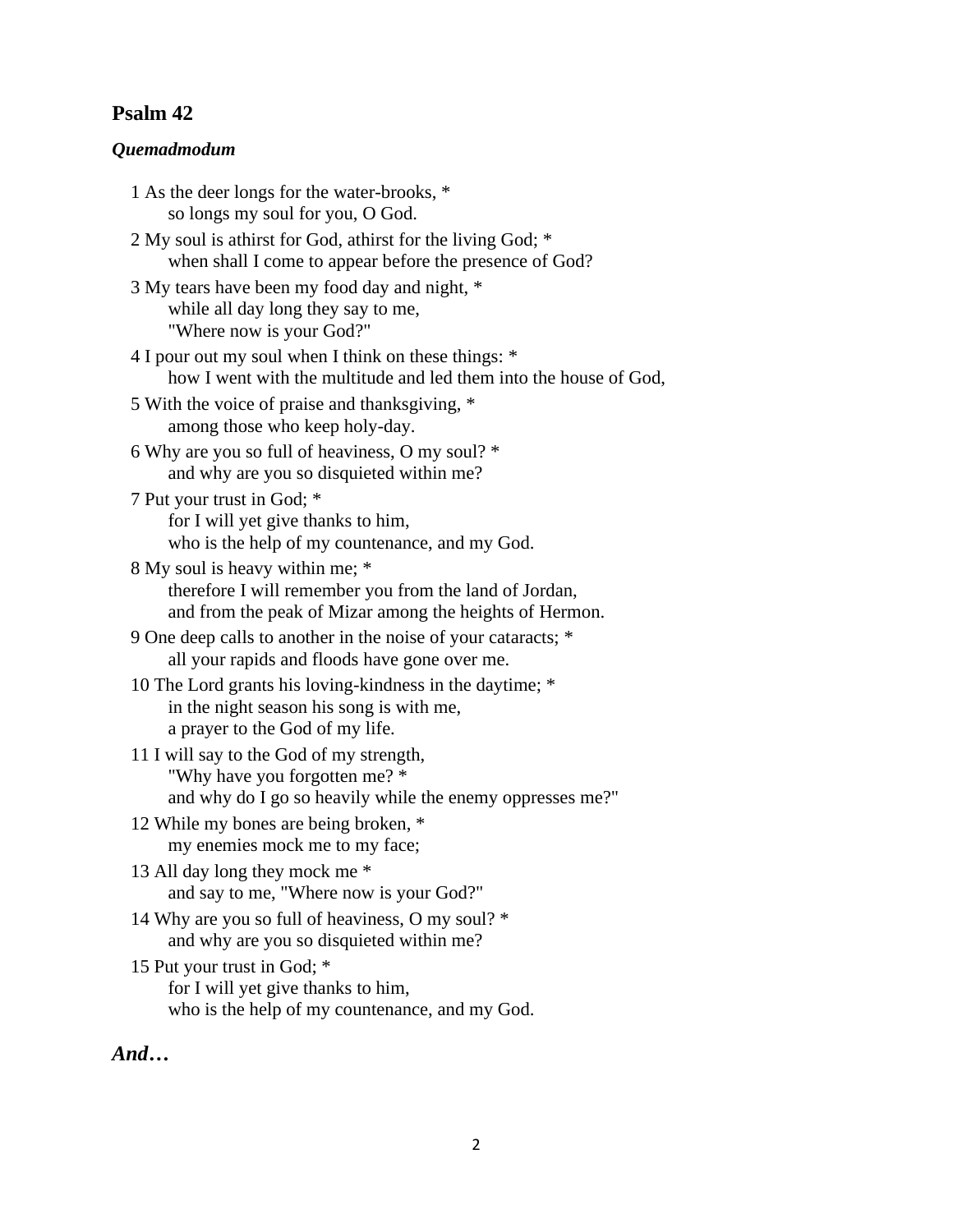# **Psalm 43**

## *Judica me, Deus*

1 Give judgment for me, O God, and defend my cause against an ungodly people; \* deliver me from the deceitful and the wicked. 2 For you are the God of my strength; why have you put me from you? \* and why do I go so heavily while the enemy oppresses me? 3 Send out your light and your truth, that they may lead me, \* and bring me to your holy hill and to your dwelling; 4 That I may go to the altar of God, to the God of my joy and gladness; \* and on the harp I will give thanks to you, O God my God. 5 Why are you so full of heaviness, O my soul? \* and why are you so disquieted within me? 6 Put your trust in God; \* for I will yet give thanks to him, who is the help of my countenance, and my God.

#### **Reading (lesson) from Galatians 3:23-29**

Now before faith came, we were imprisoned and guarded under the law until faith would be revealed. Therefore, the law was our disciplinarian until Christ came, so that we might be justified by faith. But now that faith has come, we are no longer subject to a disciplinarian, for in Christ Jesus you are all children of God through faith. As many of you as were baptized into Christ have clothed yourselves with Christ. There is no longer Jew or Greek, there is no longer slave or free, there is no longer male and female; for all of you are one in Christ Jesus. And if you belong to Christ, then you are Abraham's offspring, heirs according to the promise. *Hear what the spirit is saying to God's people. Thanks be to God.*

### **The Holy Gospel of Our Savior Jesus Christ According to Luke 8:26-39**

### *Glory to you, Lord Christ.*

Jesus and his disciples arrived at the country of the Gerasenes, which is opposite Galilee. As he stepped out on land, a man of the city who had demons met him. For a long time, he had worn no clothes, and he did not live in a house but in the tombs. When he saw Jesus, he fell down before him and shouted at the top of his voice, "What have you to do with me, Jesus, Son of the Most High God? I beg you, do not torment me" -- for Jesus had commanded the unclean spirit to come out of the man. (For many times it had seized him; he was kept under guard and bound with chains and shackles, but he would break the bonds and be driven by the demon into the wilds.) Jesus then asked him, "What is your name?" He said, "Legion"; for many demons had entered him. They begged him not to order them to go back into the abyss.